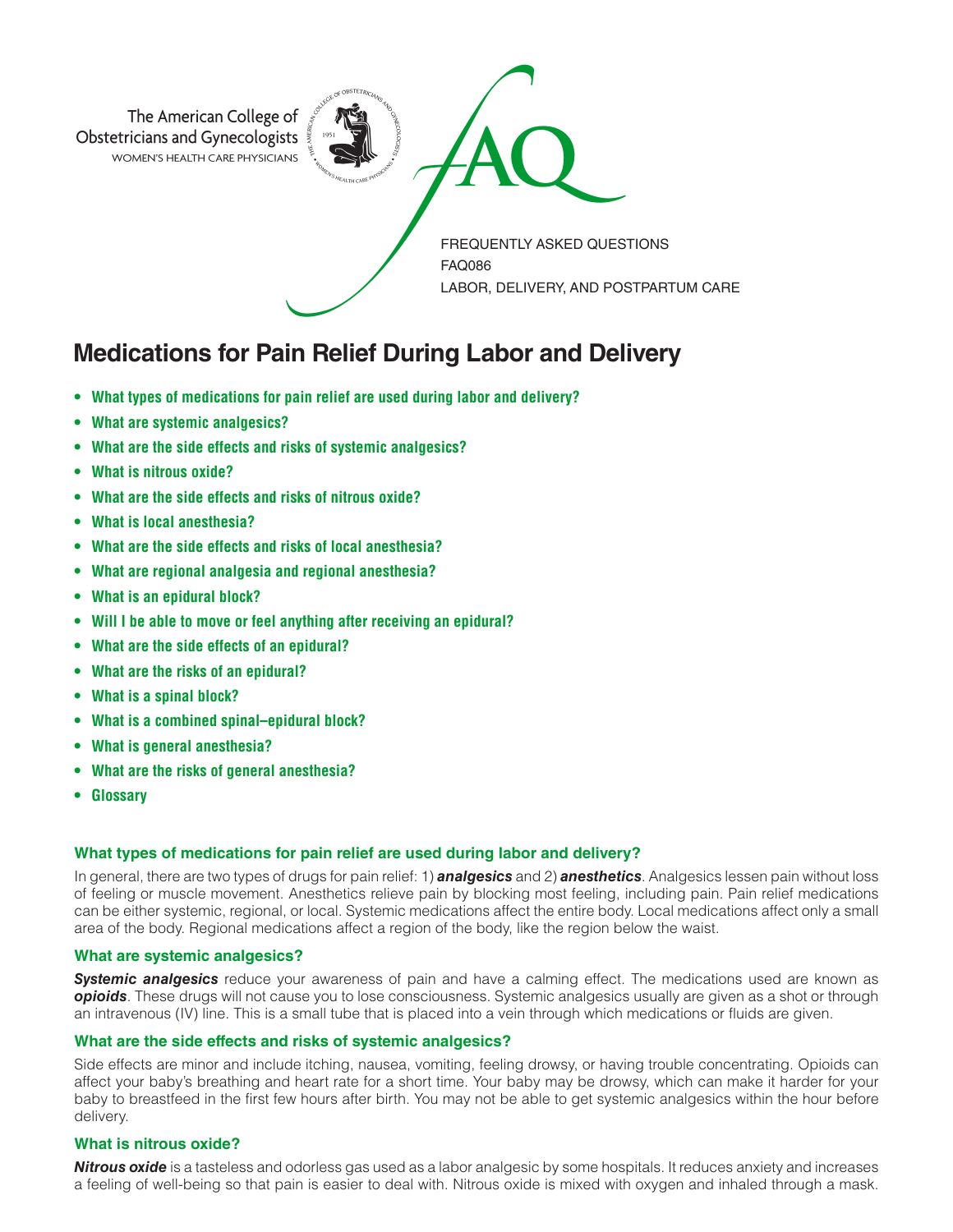A woman holds the mask herself and decides when she will inhale. It works best when a woman begins inhaling 30 seconds before the start of a contraction.

## **What are the side effects and risks of nitrous oxide?**

Nitrous oxide is safe for the mother and the baby. Some women feel dizzy or nauseated while inhaling nitrous oxide, but these sensations go away within a few minutes.

#### **What is local anesthesia?**

*Local anesthesia* is the use of drugs to prevent pain in a small area of the body. The anesthetic drug is injected into the area around the nerves that carry feeling to the *vagina*, *vulva*, and *perineum*. Local anesthetics provide relief from pain in these areas. The drug also is used when an *episiotomy* needs to be done or when tissues need to be repaired after childbirth. When used to relieve pain during childbirth, the drug is given just before delivery.

#### **What are the side effects and risks of local anesthesia?**

Rarely, a woman may have an allergic reaction to a local anesthetic or may have nerve or heart problems if the dose given is too high. Local anesthesia rarely affects the baby.

#### **What are regional analgesia and regional anesthesia?**

*Regional analgesia* and *regional anesthesia* are used to lessen or block pain below the waist. They include the *epidural block*, *spinal block*, and *combined spinal–epidural (CSE) block*. The medication includes an anesthetic that may be mixed with an opioid analgesic. The medication may be given as a single shot or through a thin tube placed in the lower back.

## **What is an epidural block?**

An epidural block (sometimes referred to as "an epidural") is the most common type of pain relief used for childbirth in the United States. In an epidural block, medication is given through a tube placed in the lower back. For labor and vaginal delivery, a combination of analgesics and anesthetics may be used. You will have some loss of feeling in the lower areas of your body, but you remain awake and alert. You should be able to bear down and push your baby through the birth canal. For a *cesarean delivery*, the dose of anesthetic may be increased. This causes loss of sensation in the lower half of your body. An epidural also can be used for *postpartum sterilization*.

## **Will I be able to move or feel anything after receiving an epidural?**

You can move with an epidural, but you may not be able to walk. Although an epidural block will make you more comfortable, you still may be aware of your contractions. You also may feel vaginal exams as labor progresses.

#### **What are the side effects of an epidural?**

When opioids are used, itching is common. This itching can be treated with another medication. Other less common side effects related to opioids include nausea, vomiting, and breathing problems.

#### **What are the risks of an epidural?**

As with systemic analgesia, use of opioids in an epidural block increases the risk that your baby will experience a change in heart rate, breathing problems, drowsiness, reduced muscle tone, and reduced breastfeeding. These effects are short term.

Less common side effects include the following:

- Decrease in your blood pressure
- Fever
- Headache
- Soreness

Serious complications with epidurals are very rare and include the following:

- Injury to your spinal cord or nerves
- Breathing problems if the anesthetic affects your breathing muscles
- Numbness, tingling, or rapid heartbeat if the anesthetic is injected into a vein instead of a nerve

#### **What is a spinal block?**

A spinal block—like an epidural block—is a form of regional anesthesia. Medication is given as a single shot into the fluid around the spinal cord. It starts to relieve pain quickly, but it lasts for only an hour or two. A spinal block is commonly used for cesarean delivery. It has the same side effects and risks as an epidural block.

#### **What is a combined spinal–epidural block?**

A CSE block is another form of regional anesthesia. It has the benefits of a spinal block and an epidural block. The spinal part acts quickly to relieve pain. The epidural part provides continuous pain relief. Lower doses of medication can be used with a CSE block than with an epidural block for the same level of pain relief. It has the same side effects and risks as an epidural block.